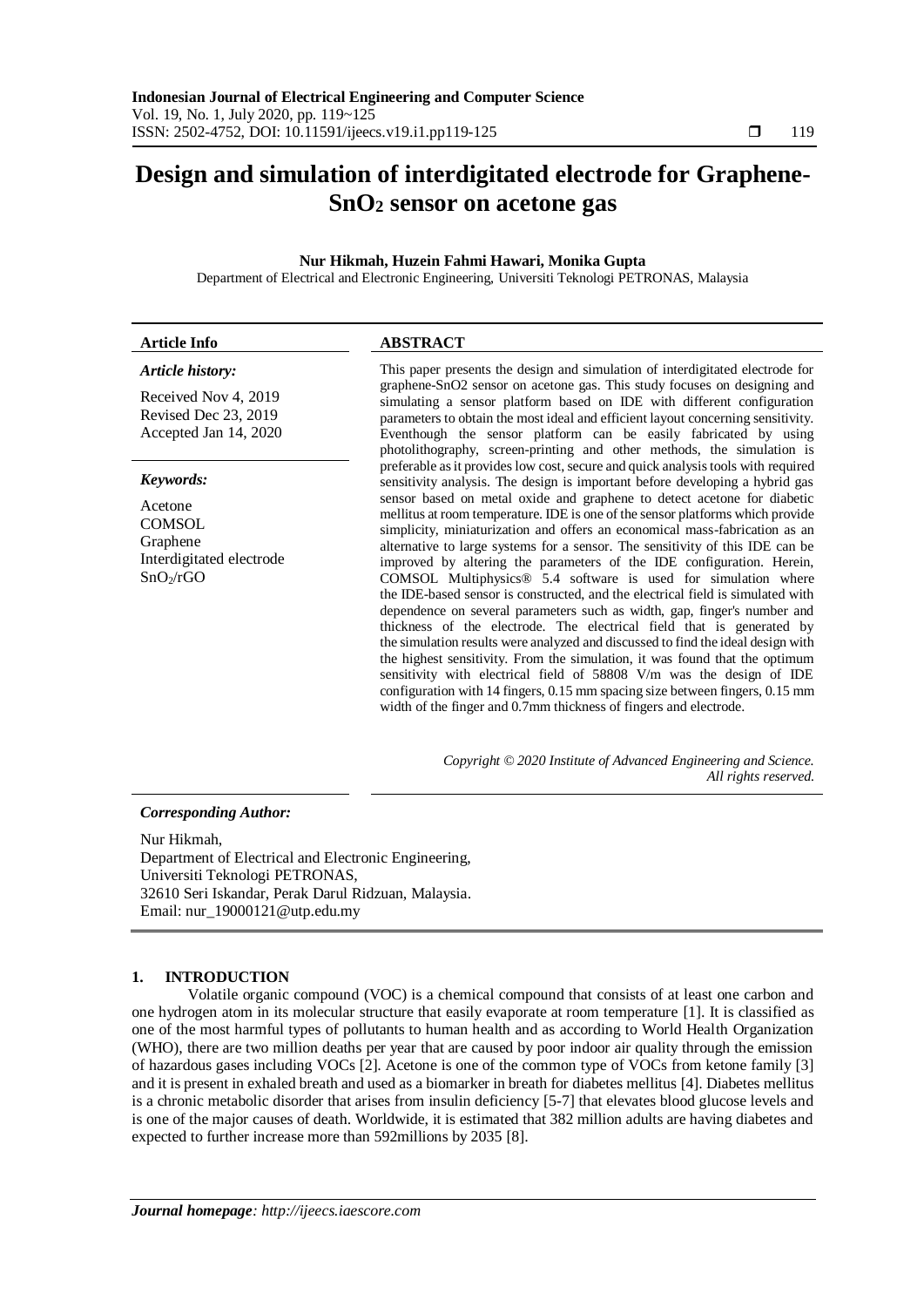A healthy person contains less than 0.9 ppm acetone concentration while higher acetone concentration (1.7 ppm–3.7 ppm) is present in the breath of a person with diabetic [9]. As of now, the most generally utilized self-monitoring method to detect diabetes involves the finger-pricking method, an enzymatic-based, and implies the examining of blood sampling from a finger via pricking, to be analyzed by in vitro methods using test strips and a glucometer. Eventhough the test does not give any risk; it is very painful for diabetic patients after doing it several times. The analysis of exhaled air can come up with information on the concentration of acetone and will contribute to an express noninvasive diabetes diagnosis. There are lots of noninvasive method that has been explored to detect and monitor the acetone in exhaled air such as using gas chromatography-mass spectrometry (GC-MS) [10, 11], proton transfer reaction-mass spectrometry (PTR-MS) [9], and Figaro TGS822 [12, 13]. However, they suffer from limitations of cost, portability, and complicated analysis procedure, thus eliminating the possibility of a point of care and real-time diagnosis.

Recently, chemiresistive sensor based on metal oxide semiconductor has been widely used in the gas sensing area because of their ease in fabrication and synthesis, low cost, biocompatibility and high sensitivity [14, 15]. This sensor is used on the detection of various gases such as  $NO<sub>2</sub>$ [16],  $C<sub>2</sub>H<sub>2</sub>$ [17], and VOC [18]. One of the most popular metal oxide materials is  $SnO<sub>2</sub>$ , which has been extensively used among researchers to detect gases, especially on acetone gas prior to the diabetic mellitus [19] because of its abundant, inexpensive, nontoxicity and high stability [20]. This SnO<sub>2</sub> is hybridized with graphene to increase its sensitivity and improve the response and recovery time [21]. Graphene is a  $sp<sup>2</sup>$  hybridization carbon compound with a large surface area of 2630 m<sup>2</sup> g<sup>-1</sup>, high carrier mobility and thermal conductivity of 250,000 cm<sup>2</sup>·V<sup>-1</sup>·s<sup>-1</sup> and 3000  $W \cdot m^{-1} \cdot K^{-1}$  [22, 23]. It also offers a high sensitivity even when operating at room temperature and better long-term stability, although it has a long recovery time. Hybridization of SnO<sub>2</sub> with graphene will help to prevent agglomeration of tin dioxide nanoparticles, which in turn inhibits the restacking of the rGO sheets and enhanced oxygen sorption capabilities  $[24]$ . The SnO<sub>2</sub> and rGO n-p heterojunctions also will create an extra depletion region thus improve the sensor response.

Interdigitated electrode (IDE) has been a promising sensor platform as it provides miniaturization of electrodes in a sensor device. This IDE is very convenience as it provides simplicity, cost-effectiveness and the capability of utilizing it on various applications with only minor changes in the sensor configurations usch as the width, length and spacing of the electrode [25]. The structure of the IDE consist of two separate interlocking meshed combs of electrodes, with repetition of configuration. The selection of materials for the electrodes of IDE is also a crucial part as it will affect the sensitivity and reliability of the sensor. The novel metals that are commonly used as an electrode are silver, gold, platinum, and palladium [26, 27]. Among these materials, the most costly material is platinum, yet a very stable electrode material with low degradation and can be used at high temperatures. Even though gold is prominent due to the high reliability and conductivity, however, it is not very suitable for solderation. Silver is the least costly and stable in air. However, under high humidity, it tends to migrate over the surface of resistors. Despite materials selection, the design of the sensor platform itself plays an important role to achieve better and high sensitivity. In real-life, the sensor platform is fabricated by various methods such as photolithography, screen-printing and other methods. The fabrication process needs to go through a few processes like designing, fabricating and validating a prototype, and lastly testing before an ideal design is obtained. This process is time-consuming and not cost-effective as it involved lots of refining and testing work. Hence, this long processes can be avoided by doing simulation before fabricating the sensor platform. Herein, the IDE as a sensor platform is modelled and simulated to optimize the design. The simulation is then interpreted and analyzed to investigate the impacts of the electrode configuration on the overall electrical field.

#### **2. RESEARCH METHOD**

This study will focus on the designing of IDE in which the parameters are varied and studied. An IDE layout that consists of two comb electrodes is shown in Figure 1; where L is the length of the finger, G is spacing between fingers, W is the width of the fingers and P is the padding size. Each electrode is connected to +V and −V. The material that has been used for the substrate is alumina while electrode is silver. The properties of these two materials are described in Table 1. A 2D characteristic of the interdigitated electrode sensor is tabulated as in Table 2 for simplicity, and further extend to 3D and the simulation is generated under electrostatics mode of Alternating Current/Direct Current (AC/DC) module in COMSOL Multiphysics® 5.4 software.

The impacts of changing the IDE configuration parameters on the changes in the electrical field were investigated. The electric field is curl free and when the induction is ignored, it is designated by a gradient of voltage (V). The equation for conduction and displacement currents is expressed by [28];

 $-\nabla \cdot [(\sigma + j\omega \varepsilon_r \varepsilon_0) \nabla V] = 0$  (1)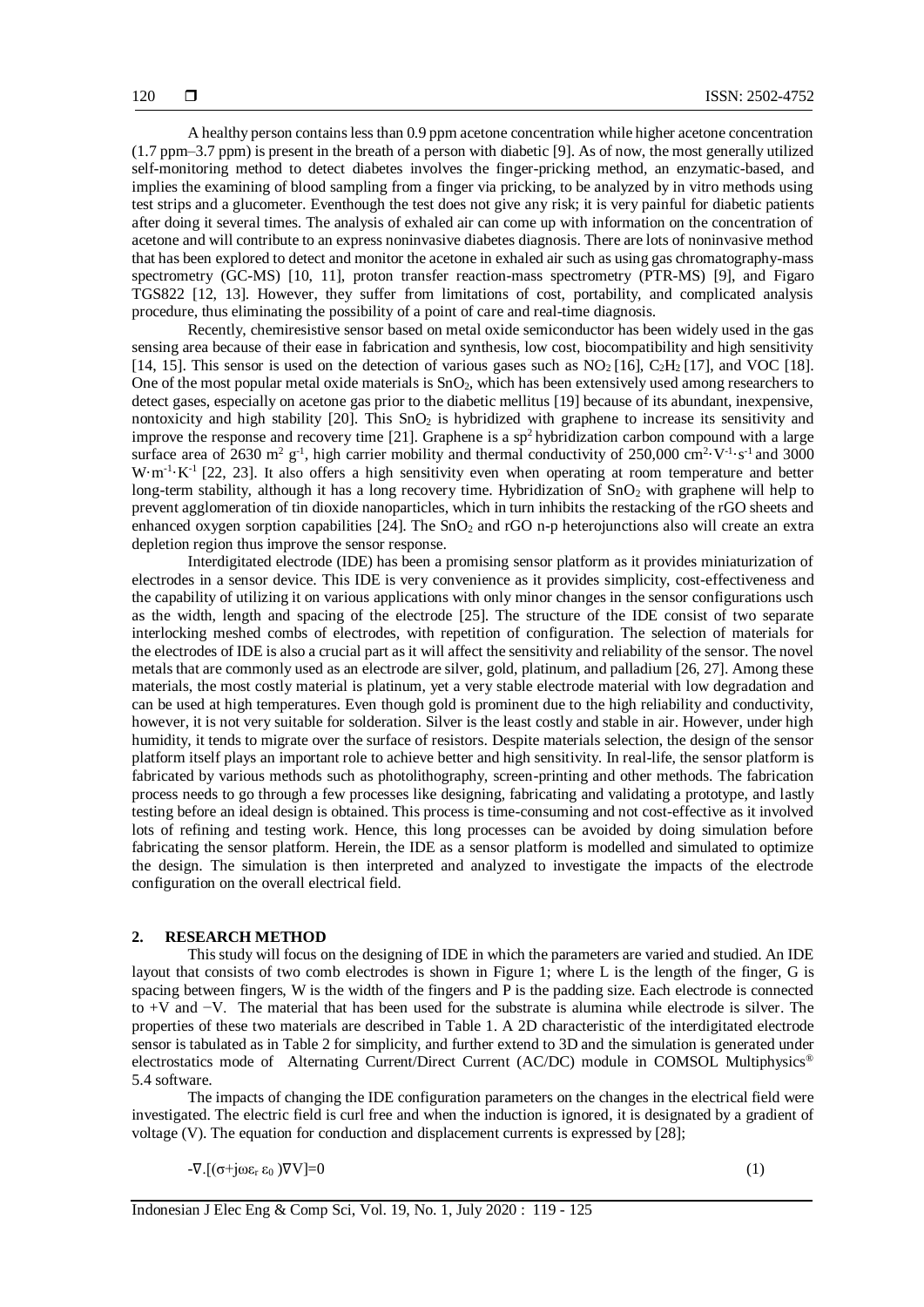The electrical conductivity is denoted by  $\sigma$ , relative permittivity as  $\varepsilon_r$  and permittivity of free space as  $\varepsilon_0$ . (2) and (3) can be obtained from the gradient of voltage (V), electrical field (E) and displacement (D);

$$
E = -\nabla V \tag{2}
$$

$$
D = \varepsilon_{r} \varepsilon_{0} E \tag{3}
$$

Four simulations being studied in which the parameters are varied. The design with the highest electrical field on each group of studies will be selected for the simulation on the next parameter. For instance, the first simulation is based on the dependence of the width of fingers which varies from 0.15mm to 0.4mm. After the generation of simulation results, the configuration with the highest electrical field is chosen for the next parameter of simulation. The second simulation is based on the dependence towards gap spacing between fingers which changes from 0.15mm to 0.4mm. The third simulation is based on the dependence on the number of fingers that varies from 8 to 18 fingers while the last simulation is on the dependence of finger thickness which varies from 0.4mm to 0.8mm.



Figure 1. The layout of IDE

| Table 1. Properties of alumina substrate and silver as the electrode |  |  |  |  |  |
|----------------------------------------------------------------------|--|--|--|--|--|
|----------------------------------------------------------------------|--|--|--|--|--|

|                                                | Alumina substrate $(Al_2O_3)$ | Silver $(Ag)$         |
|------------------------------------------------|-------------------------------|-----------------------|
| Electrical conductivity $(S/m)$                |                               | $61.6 \times 10^{6}$  |
| Relative permittivity                          | 5.7                           | $-16.5$               |
| Coefficient of thermal expansion $(1/K)$       | $605x10^{-6}$                 | $18.9 \times 10^{-6}$ |
| Heat capacity at constant pressure $J/(kg. K)$ | 730                           | 235                   |
| Density $(kg/m^3)$                             | 3965                          | 10500                 |
| Thermal conductivity $w/(m.K)$                 | 35                            | 429                   |

|  | Table 2. Parameter of IDE design |  |  |
|--|----------------------------------|--|--|
|--|----------------------------------|--|--|

| Parameter                       | Values                                        |
|---------------------------------|-----------------------------------------------|
| Electrode and Finger Width, W   | Change from $0.15$ mm $-0.4$ mm               |
|                                 | Default is 0.3 mm                             |
| Electrode Length (L)            | $8.5 \text{ mm}$                              |
| Finger Length                   | 3mm                                           |
| Spacing between Fingers, G      | Change from $0.15$ mm $-0.4$ mm               |
|                                 | Default is 0.3 mm                             |
| Padding size (P)                | $1mm \times 1mm$                              |
| Electrode and Fingers thickness | Change from $0.4 \text{ mm} - 0.8 \text{ mm}$ |
|                                 | Default is 0.3 mm                             |

#### **3. RESULTS AND ANALYSIS**

Figure 2 shows the colormap of the electrical field of the IDE sensor platform that being simulated in COMSOL Multiphysics. The IDE has been simulated based on the dependence of its electrical field in the AC/DC module in COMSOL by varying on the configuration parameters such as IDE width of fingers, the spacing between fingers, number of fingers and finger thickness. It is very important to interpret such parameters for analyzing, and designing IDE in the future.

*Design and simulation of interdigitated electrode for Graphene-SnO2 sensor on acetone gas (Nur Hikmah)*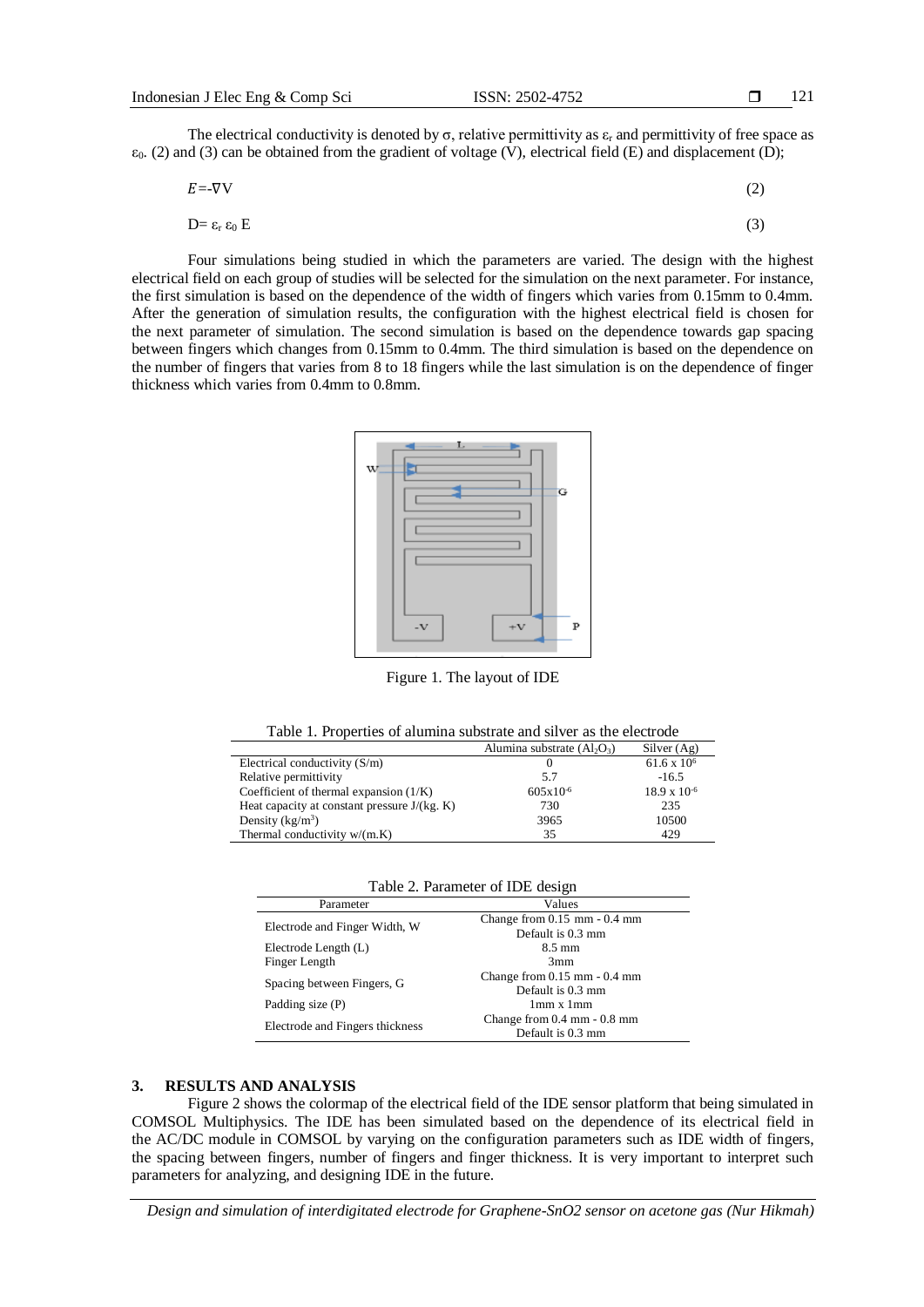

Figure 2. Colormap of the electrical field of interdigitated sensor

## **3.1. Dependence on the IDE finger width**

Different widths of IDE's electrode (0.15mm to 0.4mm) have been computed and simulated. Table 3 and Figure 3 shows the changes in the average electrical field magnitude when the IDE finger widths are changed. It is shown that the IDE finger's width has strongly affected the electrical field of the overall IDE structure. The electrical field decrease with the modification of finger width value from 0.15mm to 0.4mm. The finger with a width of 0.15mm (37865 V/m) is then selected for the next simulation.

|  |  |  | Table 3. Average of electrical field magnitude |
|--|--|--|------------------------------------------------|
|  |  |  |                                                |

| by changing of fingers width |                         |  |
|------------------------------|-------------------------|--|
| Width of fingers             | Average of electrical   |  |
| (mm)                         | field magnitude $(V/m)$ |  |
| 0.15                         | 37865                   |  |
| 0.2                          | 31796                   |  |
| 0.25                         | 32267                   |  |
| 0.3                          | 30836                   |  |
| 0.35                         | 25886                   |  |

0.4 25162



Figure 3. Average of electrical field magnitude by changing of fingers width

#### **3.2. Dependence on the IDE finger spacing**

Table 4 and Figure 4 shows the electrical field changes over various IDE finger spacing from 0.15mm to 0.4mm. The experimental results show that the IDE finger spacing gives a strong impact on the overall electrical field as it decreases with the increasing of finger spacing. Next, IDE with the spacing of 0.15mm (33333 V/m) is selected.

|  | Table 4. Average of electrical field magnitude by |  |  |
|--|---------------------------------------------------|--|--|
|  |                                                   |  |  |

| changing of spacing between fingers |                         |  |
|-------------------------------------|-------------------------|--|
| Spacing between                     | Average of electrical   |  |
| fingers (mm)                        | field magnitude $(V/m)$ |  |
| 0.15                                | 33333                   |  |
| 0.2                                 | 25000                   |  |
| 0.25                                | 20000                   |  |
| 0.3                                 | 16666                   |  |
| 0.35                                | 14285                   |  |
| 0.4                                 | 12499                   |  |



Figure 4. Average of electrical field magnitude by changing of spacing between fingers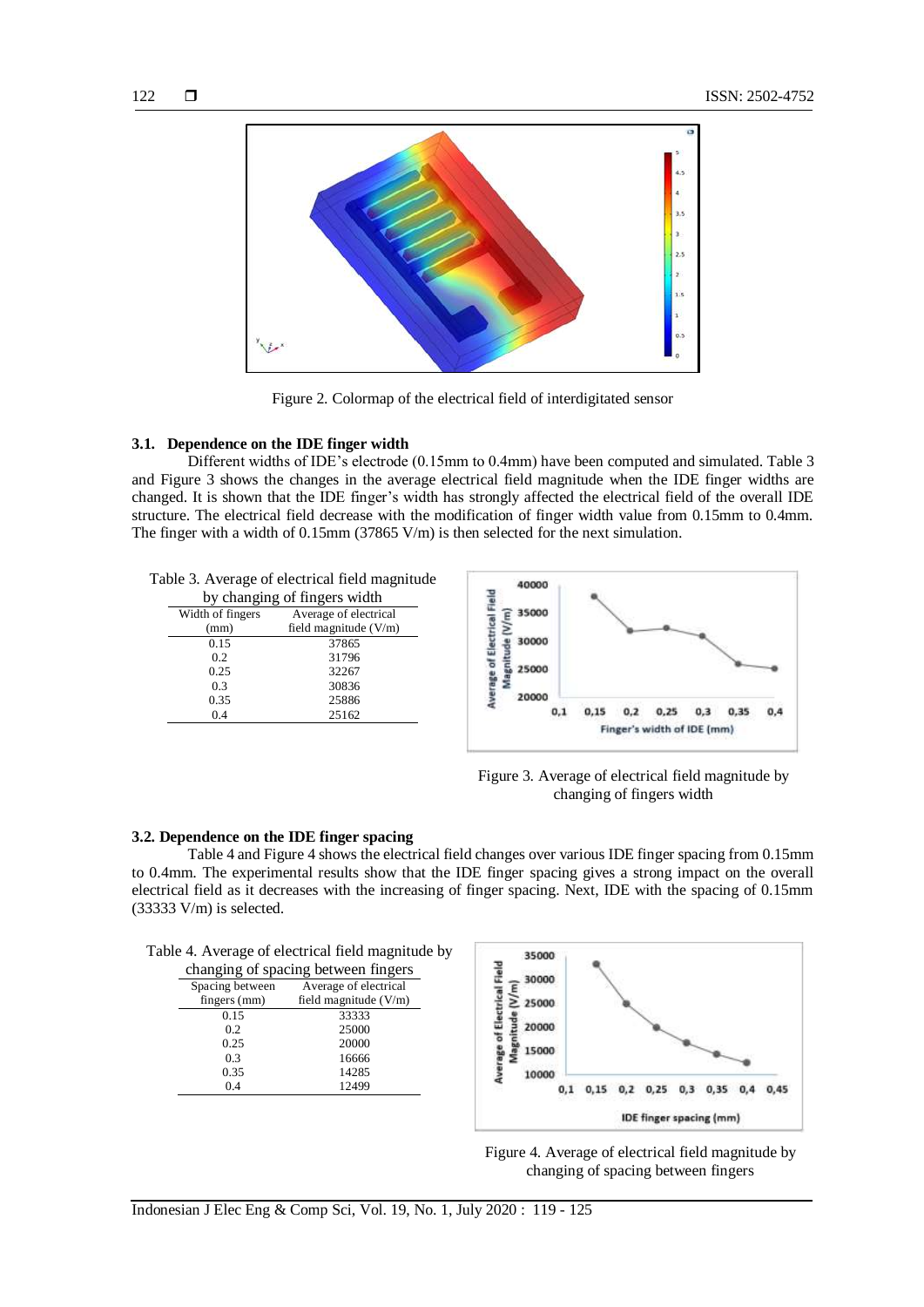123

#### **3.3. Dependence on the IDE number of fingers**

The electric field has been simulated by changing the number of fingers from 8 to 18 on IDE. It is clearly shown in Table 5 and Figure 5 that 14 fingers of IDE reach the highest electrical field (28836 V/m) when the number of fingers is 14.

| Table 5. Average of electrical field magnitude |  |  |
|------------------------------------------------|--|--|
|------------------------------------------------|--|--|

| by changing of finger's numbers |                         |  |
|---------------------------------|-------------------------|--|
| Number of                       | Average of electrical   |  |
| fingers                         | field magnitude $(V/m)$ |  |
| 8                               | 28021                   |  |
| 10                              | 28418                   |  |
| 12                              | 28438                   |  |
| 14                              | 28836                   |  |
| 16                              | 28093                   |  |
| 18                              | 28225                   |  |
|                                 |                         |  |



Figure 5. Average of electrical field magnitude by changing of finger's numbers

# **3.4. Dependence on the IDE finger thickness**

It is crucial to evaluate the electrical field of different thicknesses of the IDE finger to investigate the relevance of the finger thickness in designing of IDE. The thickness is varying from 0.4mm to 0.8mm. As shown in Table 6 and Figure 6, the thickness of 0.7mm shows the highest electrical field of 58808 V/m.

Table 6. Average of electrical field magnitude by

| changing of finger's thickness           |                   |  |
|------------------------------------------|-------------------|--|
| Number of<br>Average of electrical field |                   |  |
| fingers                                  | magnitude $(V/m)$ |  |
| 0 <sub>4</sub>                           | 49161             |  |
| 0.5                                      | 51233             |  |
| 0.6                                      | 48837             |  |
| 0.7                                      | 58808             |  |
| 0.8                                      | 40666             |  |



Figure 6. Average of electrical field magnitude by changing of finger's thickness

#### **4. CONCLUSION**

A method of simulating the electrical field of IDE was developed using AC/DC module in COMSOL Multiphysics<sup>®</sup> 5.4 software. In conclusion, these simulations can be used to simulate the effect of the electrical field on the importance of parameters to be considered in the establishment of designing an IDE with higher sensitivity. Under certain conditions, smaller width and interdigit gap/spacing, in general, will lead to higher differences in the electrical field. From the results, the performance of the IDEs can further optimize by selecting the ideal design on the configuration parameters. Significantly, the performance of IDEs is affected by the width of the fingers and spacing between fingers more than finger's numbers. The configuration of IDE with a smaller width of the finger (0.15mm), smaller gap size (0.15mm), 14 number of fingers and thickness of 0.7mm are concluded as the ideal design with the highest electrical field of 58808 V/m. It is also indicating that this design provides a high sensitivity as a sensor platform. These simulations will be further focused on optimizing in maximizing the results in the future with the addition of Graphene-SnO2 layer on top of the electrodes and to make the IDE design to cope with the devices in the real world and compare the results of simulated design and real devices.

*Design and simulation of interdigitated electrode for Graphene-SnO2 sensor on acetone gas (Nur Hikmah)*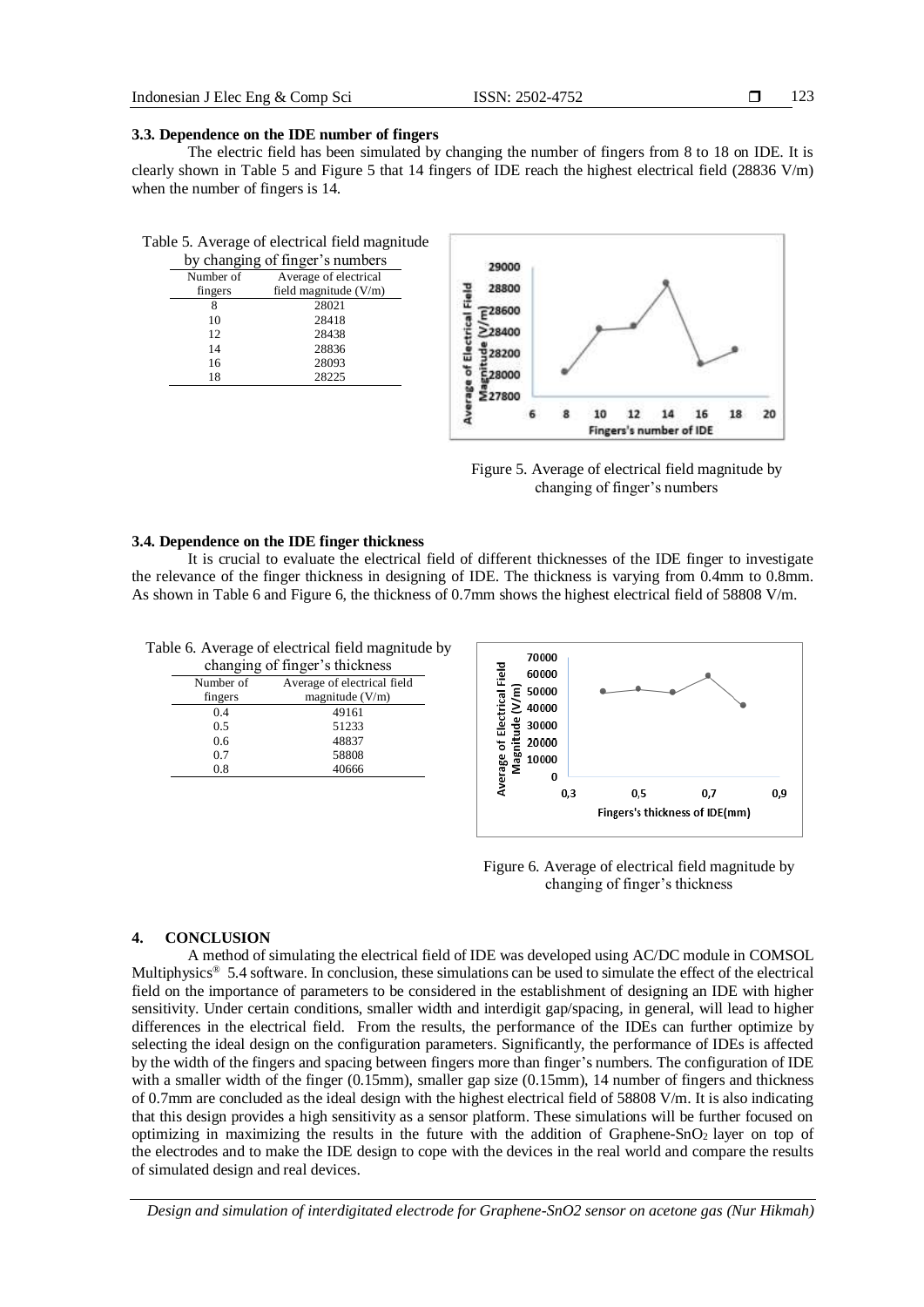#### **ACKNOWLEDGEMENTS**

The authors acknowledge the financial assistance from the Centre for Graduate Studies (CGS), Universiti Teknologi PETRONAS. The authors would like to thank Dr. Huzein, Abdullah Abdulhameed, Nurul Athirah, Monika Gupta and Zhi Yan for giving guidance and support.

#### **REFERENCES**

- [1] M. H. Hassim et al., "Determination of Volatile Organic Compounds (VOCs) at Selected Pump Stations in Skudai, Johor Bahru," *Adv. Mater. Res.,* vol. 1125, no. October, pp. 306–311, 2015.
- [2] B. I. Stefanov, D. Lebrun, A. Mattsson, C. G. Granqvist, and L. Österlund, "Demonstrating online monitoring of air pollutant photodegradation in a 3d printed gas-phase photocatalysis reactor," *J. Chem. Educ.,* vol. 92, no. 4, pp. 678–682, 2015.
- [3] L. Tang, Y. Li, K. Xu, X. Hou, and Y. Lv, "Sensitive and selective acetone sensor based on its cataluminescence from nano-La2O3surface," *Sensors Actuators, B Chem.,* vol. 132, no. 1, pp. 243–249, 2008.
- [4] J. Hu *et al.*, "One-step synthesis of 2D C 3 N 4 -tin oxide gas sensors for enhanced acetone vapor detection," *Sensors Actuators, B Chem.*, vol. 253, pp. 641–651, 2017.
- [5] S. Salehi, E. Nikan, A. A. Khodadadi, and Y. Mortazavi, "Highly sensitive carbon nanotubes-SnO2 nanocomposite sensor for acetone detection in diabetes mellitus breath," *Sensors Actuators, B Chem.*, vol. 205, pp. 261–267, 2014.
- [6] S. A. Diwan Alalwan, "Diabetic analytics: proposed conceptual data mining approaches in type 2 diabetes dataset," *Indones. J. Electr. Eng. Comput. Sci.*, vol. 14, no. 1, p. 88, 2019.
- [7] D. Devaraj and S. C. Prasanna Kumar, "Development of a hybrid framework to characterize red lesions for early detection of diabetic retinopathy," *Indones. J. Electr. Eng. Comput. Sci.*, vol. 13, no. 3, pp. 962–973, 2019.
- [8] C. Palmiere, "Postmortem diagnosis of diabetes mellitus and its complications," *Croat. Med. J.*, vol. 56, no. 3, pp. 181–193, 2015.
- [9] V. K. Tomer, K. Singh, H. Kaur, M. Shorie, and P. Sabherwal, "Rapid acetone detection using indium loaded WO3/SnO2 nanohybrid sensor," *Sensors Actuators, B Chem.*, vol. 253, pp. 703–713, 2017.
- [10] V. Ruzsányi and M. P. Kalapos, "Breath acetone as a potential marker in clinical practice," *J. Breath Res.*, vol. 11, no. 2, 2017.
- [11] C. Deng, J. Zhang, X. Yu, W. Zhang, and X. Zhang, "Determination of acetone in human breath by gas chromatography-mass spectrometry and solid-phase microextraction with on-fiber derivatization," *J. Chromatogr. B Anal. Technol. Biomed. Life Sci.*, vol. 810, no. 2, pp. 269–275, 2004.
- [12] A. Thati, A. Biswas, S. R. Chowdhury, and T. K. Sau, "Breath acetone-based non-invasive detection of blood glucose levels," *Int. J. Smart Sens. Intell. Syst.*, vol. 8, no. 2, pp. 1244–1260, 2015.
- [13] A. A. Zvyagin, A. V. Shaposhnik, S. V. Ryabtsev, D. A. Shaposhnik, A. A. Vasil'ev, and I. N. Nazarenko, "Determination of acetone and ethanol vapors using semiconductor sensors," *J. Anal. Chem.*, vol. 65, no. 1, pp. 94–98, 2010.
- [14] J. Hu *et al.*, "Sensors and Actuators B : Chemical One-step synthesis of 2D C 3 N 4 -tin oxide gas sensors for enhanced acetone vapor detection," *Sensors Actuators B. Chem.*, vol. 253, pp. 641–651, 2017.
- [15] S. T. Navale *et al.*, "Enhanced acetone sensing properties of titanium dioxide nanoparticles with a sub-ppm detection limit," *Sensors Actuators, B Chem.*, vol. 255, pp. 1701–1710, 2018.
- [16] P.-G. Su, C.-H. Wei, and W.-L. Shiu, "Fabrication of Sno2/Reduced Graphene Oxide Nanocomposite Films for Sensing No2 Gas at Room-Temperature," *Int. J. Sci. Eng. Technol.*, vol. 4, no. 4, pp. 268–272, 2015.
- [17] L. Jin, W. Chen, H. Zhang, G. Xiao, C. Yu, and Q. Zhou, "Characterization of Reduced Graphene Oxide (rGO)-Loaded SnO2 Nanocomposite and Applications in C2H2 Gas Detection," *Appl. Sci.*, vol. 7, no. 1, pp. 19, 2016.
- [18] P. Wang *et al.*, "ZnO nanosheets/graphene oxide nanocomposites for highly effective acetone vapor detection," *Sensors Actuators, B Chem.*, vol. 230, no. January 2017, pp. 477–484, 2016.
- [19] W. Q. Li *et al.*, "Synthesis of hollow SnO2 nanobelts and their application in acetone sensor," *Mater. Lett.*, vol. 132, pp. 338–341, 2014.
- [20] C. Thenmozhi, V. Manivannan, E. Kumar, and S. VeeraRethinaMurugan, "Synthesis and characterization of SnO2 nanoparticles by microwave assisted solution method," *Int. Res. J. Eng. Technol.*, vol. 02, pp. 2634–2640, 2015.
- [21] D. Zhang, A. Liu, H. Chang, and B. Xia, "Room-temperature high-performance acetone gas sensor based on hydrothermal synthesized SnO2-reduced graphene oxide hybrid composite," *RSC Adv.*, vol. 5, no. 4, pp. 3016–3022, 2015.
- [22] F. Wang *et al.*, "Laser-induced graphene: preparation, functionalization and applications," *Mater. Technol.*, vol. 33, no. 5, pp. 340–356, 2018.
- [23] H. A. AlSultan, M. A. Mustafa, S. Shafie, W. Z. W. Hasan, and A. Khalifa, "Oxygen free graphene/TiO2 nanocomposite synthesis technique for dye-sensitized solar cells photo-anode," *Indones. J. Electr. Eng. Comput. Sci.*, vol. 17, no. 2, pp. 637–645, 2019.
- [24] S. Navazani, A. Shokuhfar, M. Hassanisadi, M. Askarieh, A. Di, and A. Agresti, "Talanta Facile synthesis of a SnO 2 @ rGO nanohybrid and optimization of its methane-sensing parameters," *Talanta*, vol. 181, no. January, pp. 422–430, 2018.
- [25] N. Université, "for Bioimpedance Spectroscopy Restriction of the number of electrodes," *2011 Fifth Int. Conf. Sens. Technol.*, pp. 612–616, 2011.
- [26] S. P. Lee, "Electrodes for semiconductor gas sensors," *Sensors (Switzerland)*, vol. 17, no. 4, 2017.